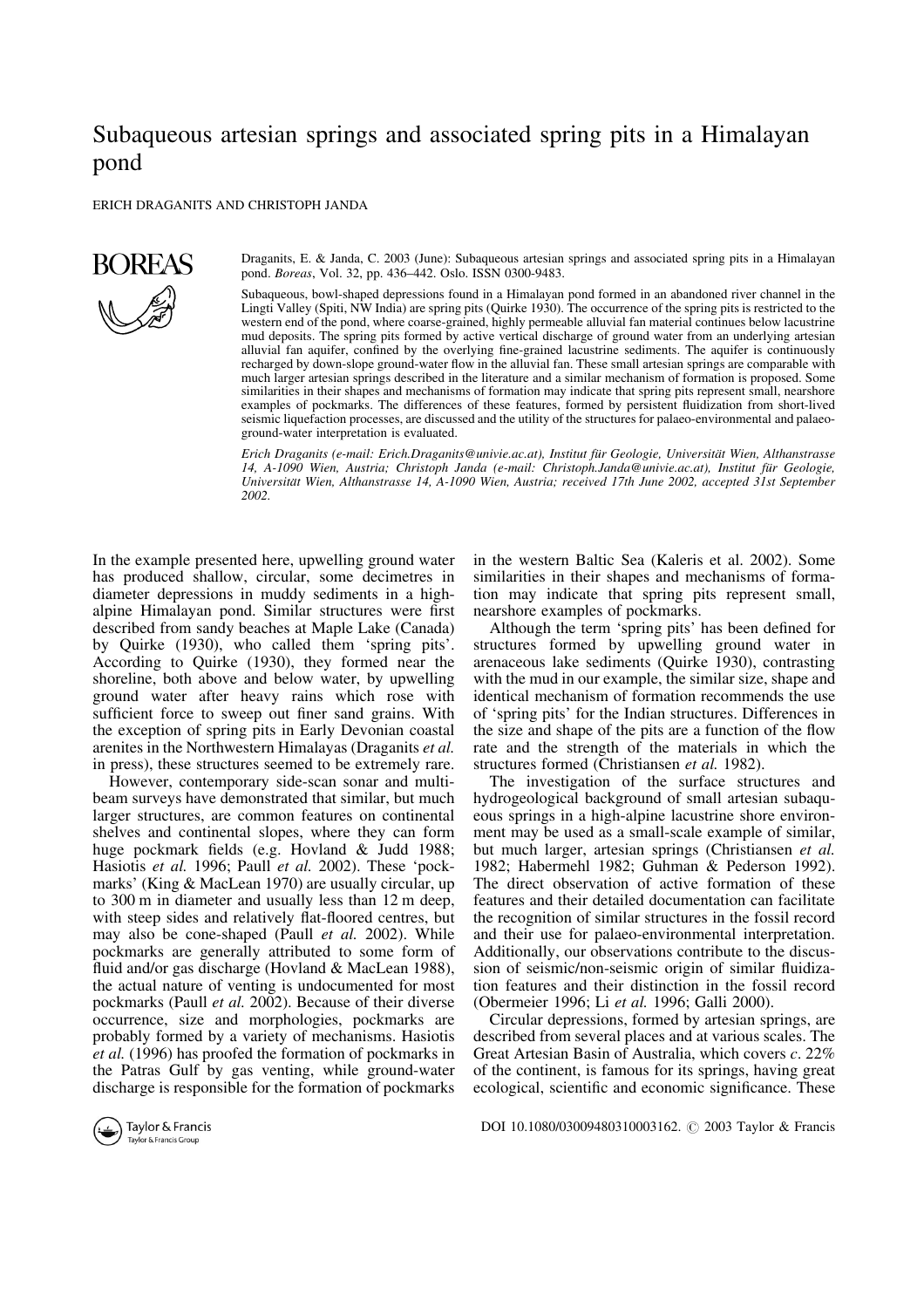

*Fig. 1.* The Lingti Valley in relation to the Spiti Valley and adjoining regions of Himachal Pradesh, NW India. Arrow indicates the location of the investigated pond with spring pits.

artesian springs can form large circular depressions, but also 'mound springs' when upwelling water has built a mound by the accumulation and cementation of clastic material around the springs (Habermehl 1982; Mudd 2000).

Several depressions, up to some hundreds of metres in diameter, have been found on the plain of the former glacial Lake Agassiz in eastern North Dakota (e.g. Lake Howe, Kelly Slough and Lake Ardoch), caused by artesian upwelling of ground water during glaciation, especially at about the time the area was being deglaciated (Christiansen *et al.* 1982; Bluemle 1993).

Guhman & Pederson (1992) describe active, circular springs next to the Dismal River (Nebraska), fed by ground water moving upwards along cylindrical con-

duits; depths measured with plummets indicate a conduit depth greater than 44 m. Upward flowing ground water within these vertical fluidization pipes reaches velocities capable of holding sand-sized particles in suspension (Guhman & Pederson 1992).

Close analogues, and of similar size to the depressions of this investigation, are spring pits and their underlying cylindrical conduits from barrier island arenites in the early Devonian Muth Formation, NW India (Draganits *et al.* in press). Their formation is explained by spring formation by a rising ground-water table related to sea-level changes in a coastal depositional environment.

#### Geological setting

In its middle and lower parts, the Lingti River forms a roughly NE–SW trending valley, cutting through the Carboniferous to lower Cretaceous sediments of the Tethyan Zone of the Higher Himalayan tectonic unit, Spiti, NW India (Bhargava & Basssi 1998). The valley is a relatively narrow gorge, which only widens out where tributaries join the Lingti River. Owing to its location to the north of the Main Himalayan Range, the area is protected from heavy monsoon rains and may be classified as an alpine desert, with an annual precipitation rarely exceeding 300 mm (Bhargava & Bassi 1998). During summer, river discharge originates nearly exclusively as meltwater from large glaciers to the north with a diurnal maximum around noon.

A pond has been formed at the level of the modern floodplain on the left bank of the Lingti River, upstream of an alluvial fan of a left-side ravine (Figs 1, 2A; N32°10'54", E78°17'07", 3780 m above sea level); the



*Fig. 2.* A. General view of the pond in the Lingti Valley; view upstream towards the northeast. Spring pits occur in the right foreground of the photo. In the left foreground, prograding sediments of the alluvial fan are visible. Note the shallowness of the pond; note the figure of a man for scale. B. Overview of the spring pits close to the shore, formed by the alluvial fan showing their appearance and their distribution on the pond bottom; view towards the north. Springs show broadly similar characteristics; two spring pits filled with suspended mud are caused by footprints (see Fig. 3C). Arrow points to a small pimple-shaped dome shown in detail in Fig. 3D. Encircled lens cap is 5.3 cm in diameter.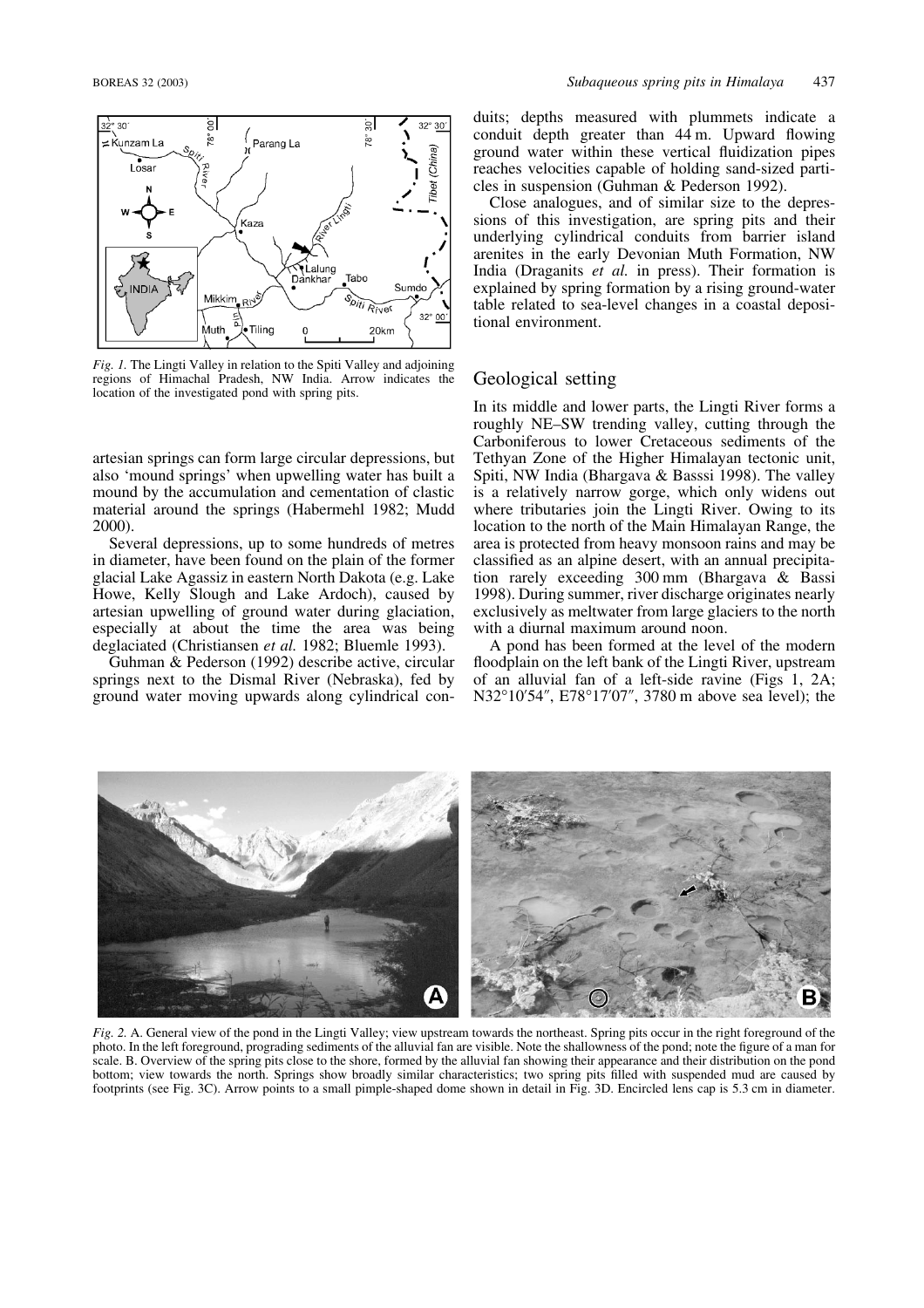pond is some 50 m long and some 10 m wide, with a depth not exceeding *c*. 40 cm (Fig. 2). The pond is interpreted as an abandoned river channel of the Lingti River, dammed by sediments of the alluvial fan.

The bottom of the pond shows thin microbial mats on the surface of the mud (Fig. 3A, D), which is partly rich in rotting organic material and shows synaeresis cracks in places. The thickness of the mud exposed within the spring pits is *c*. 30 cm. The sediments below the lacustrine mud are not exposed, but the pond is small and the subsurface may be reconstructed from the local geological outcrop around. The northwestern shore comprises fluvial gravel; the opposite southeastern shore consists of rock debris from nearby cliffs and alluvial fan material at the southwestern termination of the pond (Fig. 2A); the best interpretation of the subsurface geology is an interfingering of fluvial gravel and alluvial fan sediments overlain by lacustrine mud (Fig. 4).

# Spring pits

Spring pits are randomly distributed subaqueous depressions in the lacustrine mud at the southwestern part of the pond in an area within some 5 m of the shore made by the alluvial fan (Fig. 2B); they have not been found in other parts of the pond. Generally, their shape is circular to slightly elliptical with relatively smooth outlines, but some examples of more irregular-shaped spring pits also occur (Figs 2B, 3A). Spring pits are usually separated from each other by variable distances up to  $c$ .  $60 \text{ cm}$  (Fig. 2B), but in several cases two pits have joined to form elongate, elliptical depressions (Figs 2B, 3B). The pits range in diameter from about 10 cm to 30 cm, although composite pits may reach up to 40 cm in diameter.

Spring pits are found in lacustrine mud at some 15 cm water depths, where they form depressions up to *c*. 25 cm deep below the pond water surface (Figs 2A, 3A).



*Fig. 3.* A. Detail of a representative spring pit. Note the appearance of boiling-like fluidized sediment at the bottom, the tapering walls and the more cohesive, microbial-rich upper part with photosynthetically produced oxygen bubbles on the pond floor. A smaller, irregular-shaped spring pit is seen in the lower right corner. Lens cap is 5.3 cm in diameter. B. Detail of an elongate spring pit formed by the joining of two springs, with still visible separate fluidization centres. C. First author standing with his right foot in a spring pit and the left foot on the pond floor, demonstrating the shallow depth of the pond and the complete depth of the spring pits. Note the proximity of the shore in the lower right. D. Details of a small pimple-shaped dome, raised *c*. 3 cm above the pond bottom. Dark circle on right side is the shadow of the floating lens cap on the pond floor.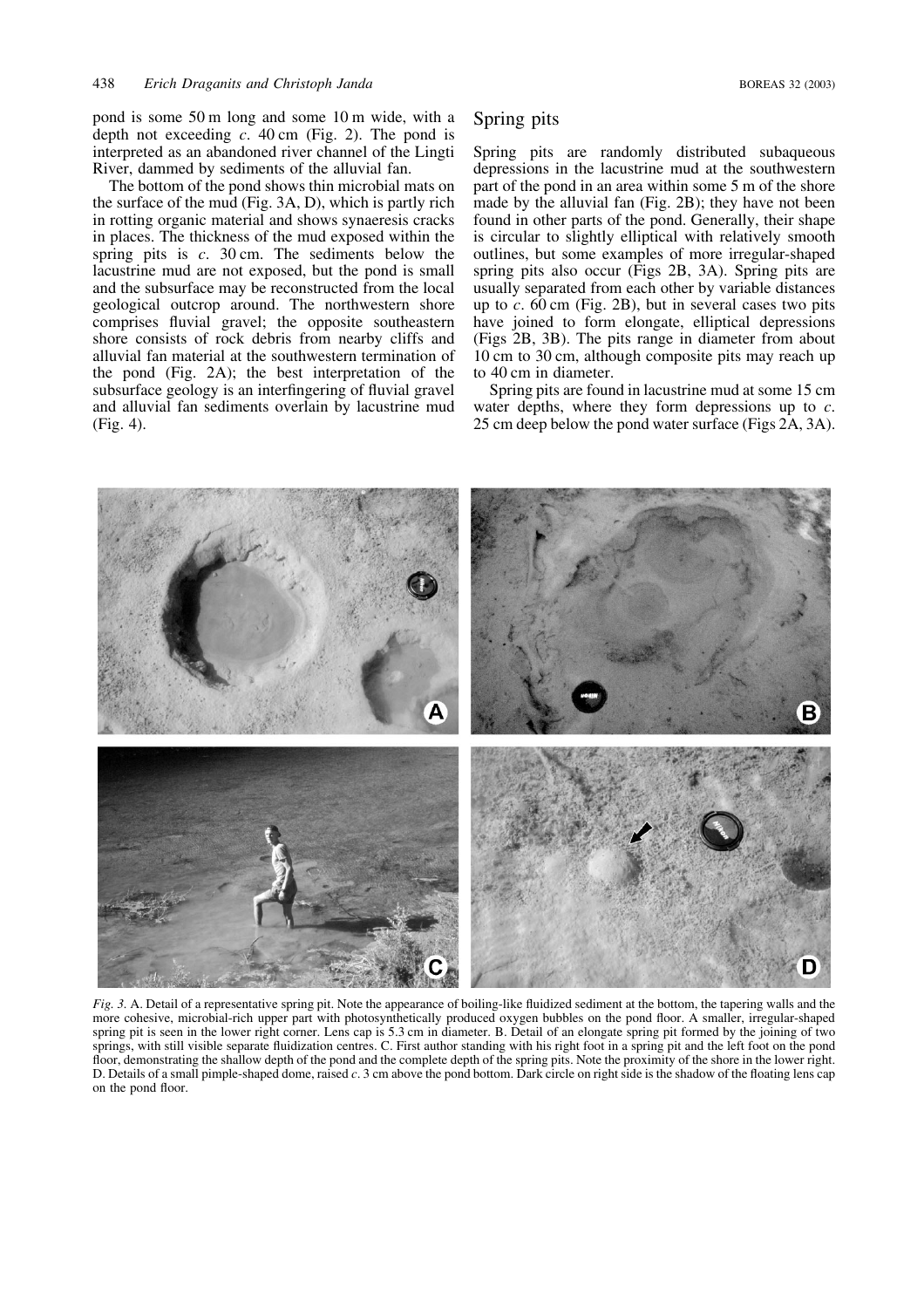The complete bottom of the depressions is formed by fluidized mud, the sediment being kept in suspension by ascending spring water; solid ground inside the spring pits is reached 45 cm below the pond water surface (Fig. 3C). This means that the spring pits have some 20 cm of fluidized mud at their base.

Spring pit walls are steep to nearly vertical, slightly tapering downwards (Fig. 3A). Usually, the uppermost centimetres narrow downwards at about 50° inclination with relatively even surfaces. Fray-out mud from the upper part, rich in microbial activity that increases sediment cohesion, commonly hangs downwards, partly overhanging steeper parts of the spring pit walls (Fig. 3A). Below there follows a steeper lower part with more irregular surfaces compared to the smooth upper part (Fig. 3A).

At the time of our study, all the pits showed spring activity, indicated by fast, irregular movements of fluidized sediment at the spring pit bottoms (Fig. 3A, B) and trails of mud suspended into the water column (Fig. 2B). The orientation of the mud trails indicates weak drift of pond water towards the east, away from the alluvial fan. No gas bubbles ascending from the spring pits have been observed, and there was no marked difference in temperature between pond water and spring water.

In one place a group of three small, pimple-shaped domes was found on the bottom of the pond in an area with relatively rare spring pits (Figs 2B, 3D). They are perfectly circular in plan view with diameters ranging

between *c*. 4 and 8 cm and not more than some 3 cm high (Fig. 3D).

#### Results and discussion

The pond in the Lingti Valley in the northwestern Himalayas is interpreted as an abandoned river channel of the Lingti River (Fig. 2A). Its base is formed mainly by fluvial gravel overlain by 30 cm of fine mud. Towards the west, the pond is dammed by sediment of an alluvial fan (Fig. 2A), which partly continues below the pond (Fig. 4); the occurrence of subaqueous springs is restricted to this area. These springs clearly meet one of the earliest technical definitions of springs 'a place where, without the agency of man, water flows from a rock or soil upon the land or into a body of surface water' (Meinzer 1923). Although the discharge is moderate, their surface features clearly differentiate them from seeps, which are defined as discharge of water 'that oozes out of the soil or rock over a certain area without distinct trickles or rivulets' (Bouwer 1978). Considering the boiling-like movements of fluidized sediment at the bottom of the spring pits (Fig. 3A, B), they might be classified as 'boiling sand springs' (Bryan 1919). Some similarities in their shapes and mechanisms of formation may indicate that spring pits represent small, nearshore examples of pockmarks (King & MacLean 1970).

In a broad sense, the spring features described here



*Fig. 4.* Schematic diagram illustrating a conceptual hydrogeologic model of the formation of spring pits. Lacustrine mud and soil above fluvial gravel and alluvial fan sediments form a local aquiclude for the ground-water flow in coarse-grained, highly permeable alluvial fan sediments towards the valley axis. These conditions result in pressurizing of the aquifer and formation of pimple-shaped updoming of microbial pond mud and circular springs when artesian springs break through the mud. Not to scale; details are discussed in the text.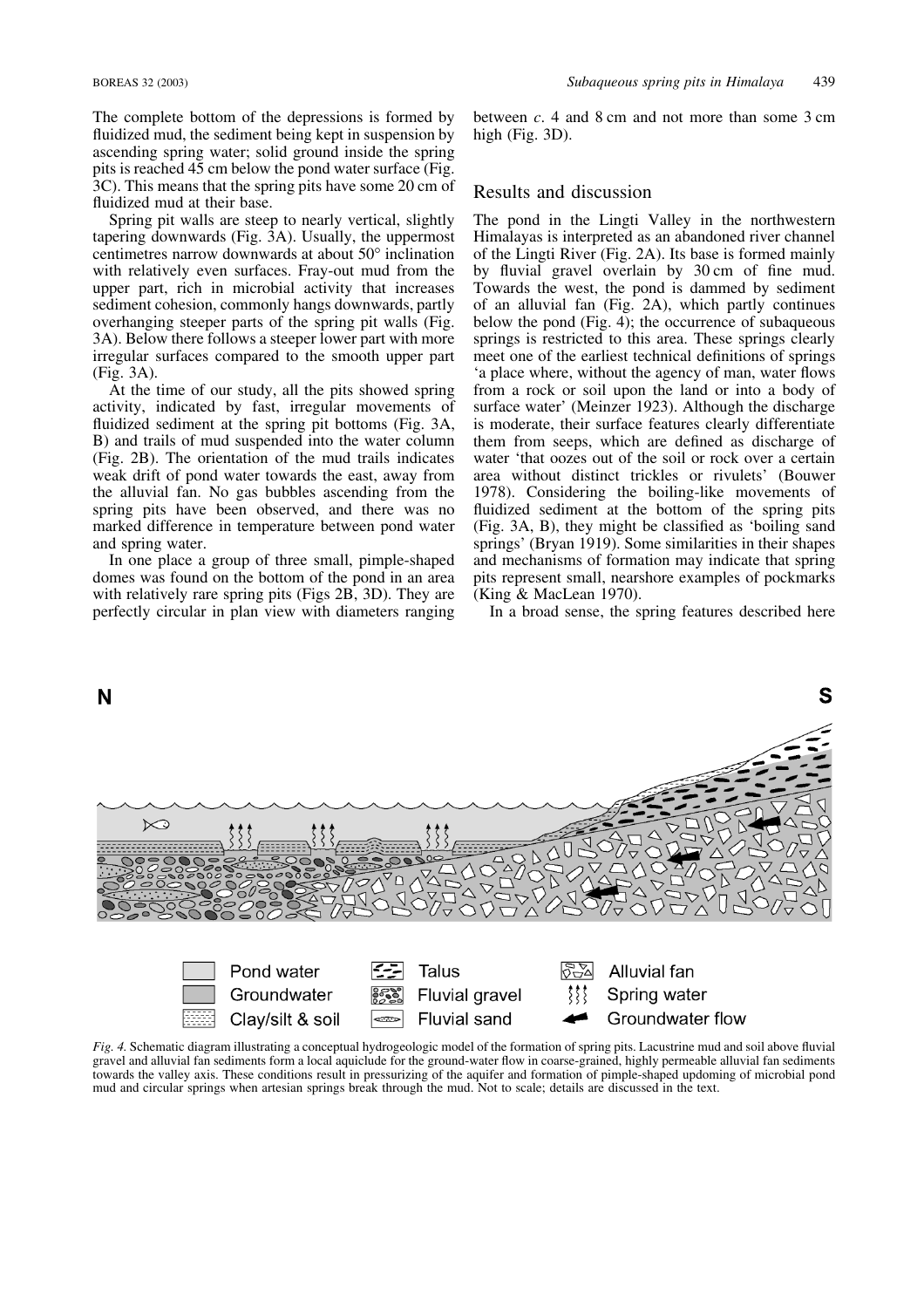might be categorized as liquidization structures in general. According to Allen (1982: p. 293–295), 'liquidization' describes processes that modify loose, grain-supported sediments, reducing their shear strength so that they behave like a viscous liquid. Liquidization processes include 'liquefaction', which is the transformation of a loosely packed granular material from a solid state into a liquefied state as a consequence of increased hydrostatic pressure without any exchange of fluid and neglectable volume change (Youd 1973), and 'fluidization', which is liquidization by upward directed flow of externally derived fluid in a granular sediment body, where the fluid drag on the detrital grains exceeds their weight.

## *Could spring pits have been formed by seismic liquefaction?*

The study area is close to active faults in the Himalayan orogen and some Quaternary lake deposits show seismic liquefaction features (Mohindra & Bagati 1996; Bhargava & Bassi 1998; Janda *et al.* 2002). Structures caused by seismic induced liquefaction or by non-seismic fluidization are usually difficult to separate in the fossil record (Holzer & Clark 1993; Obermeier 1996; Li *et al.* 1996). Additionally, Galli (2000: figs 3, 4) shows circular, water-filled depressions closely resembling spring pits of this study. There is therefore a theoretical possibility that the spring formed by seismic liquefaction processes. Earthquakes with magnitudes of 4.5 or more are thought to be capable of causing liquefaction (Obermeier 1996) within a 50 km radius of the epicentre (Galli 2000).

During the period 3 days before and inclusive of the day of our observations (25th of July 1999), the closest magnitude 4 earthquakes to the Lingti Valley were reported about 310 km to the west, in the Hindukush area, and 3 other events with magnitudes ranging from 1.7 to 3, at about 400–420 km distance to the south and southeast (International Seismological Centre 2001). In seismic catalogues from the National Earthquake Information Center (2001) and the Incorporated Research Institutions for Seismology (2001) no earthquakes have been found which were closer than 750 km to the spring pits in the Lingti valley. A seismic origin of the spring pits can therefore be excluded by the lack of earthquakes strong and close enough to the pond (Obermeier 1996; Galli 2000) at the relevant time. Additionally, a persistent but less vigorous water flow than expected from short-lived seismic liquefaction processes may better explain the regular shape of the spring pits and the lack of extruded sediment around their rims (Obermeier 1996).

#### *Artesian spring formation of the spring pits*

Still ongoing spring activity within the spring pits is indicated by the fast movement of fluidized sediment at the base of the pits. This water/sediment mixture represents liquidized granular sediment, kept in this state by the continuous upward directed fluid flow. During this process, upward flow of water is controlled by the hydrostatic head and reconsolidation of the sediment grains. In contrast to 'Monroe structures' (Dionne 1973b), which are eye-catching build-ups in tidal-flat mud and similar mud volcanoes (Dionne 1976), both formed by ascending gas/water/sediment mixtures, the rims of the spring pits show hardly any deposition of sediments around them (Figs 2B, 3A). This indicates that the upward directed water jet from the springs was not competent enough to carry sandsized sediment (Allen 1982). Spring activity only caused suspension of fine-grained sediment which is distributed more evenly, over greater distances from the pits by the weak water currents.

The lack of ascending gas bubbles contradicts a formation of the spring pits by gas escapes; the lack of increased water temperatures in the springs also excludes thermal spring activity. However, the restricted occurrence of spring pits close to the southwestern shore, which is made up of alluvial fan material, strongly suggests a genetic link between the springs and ground-water discharge from the alluvial fan. The random distribution of the pits argues against outflow of ground water controlled by faults.

In our model, ground water within the highly permeable alluvial fan material flows down slope towards the northwest. In its lower reaches, this aquifer is confined by an aquiclude of lacustrine mud (Fig. 4). These conditions result in a local increased hydrostatic head in the alluvial fan aquifer below the pond, resulting in spring formation and related spring pits at the bottom of the pond. Pimple-shaped structures represent areas of up-domed lacustrine mud (Figs 2B, 3D), where cohesive forces of mud increased by microbial activity just allowed up-doming, but prevented rupture of the mud and spring formation. In places where artesian ground water was able to break through the pond mud, artesian springs and later spring pits formed.

The *c*. 30 cm thick mud at the pond bottom represents an aquiclude, strongly contrasting with the coarsegrained, highly permeable aquifers of the fluvial and alluvial fan sediments. Nichols *et al.* (1994) carried out fluidization experiments with a two-layered system, both layers containing the same granular material, but the top layer with additional variable clay contents. Increasing the high hydrostatic head resulted in channeled fluid flow forming pipe-shaped conduits through the upper layer. In their experiments, a minimum clay content of 15 wt% was critical to guarantee sufficient bonding of granular material to inhibit erosion and break-up of the top layer (Nichols *et al.* 1994).

The formation of the springs modifies the hydraulic gradient in the aquifer below, resulting in a channelized upwards flow of water (Mount 1993). The discharge of spring water is just capable of fluidizing mud at the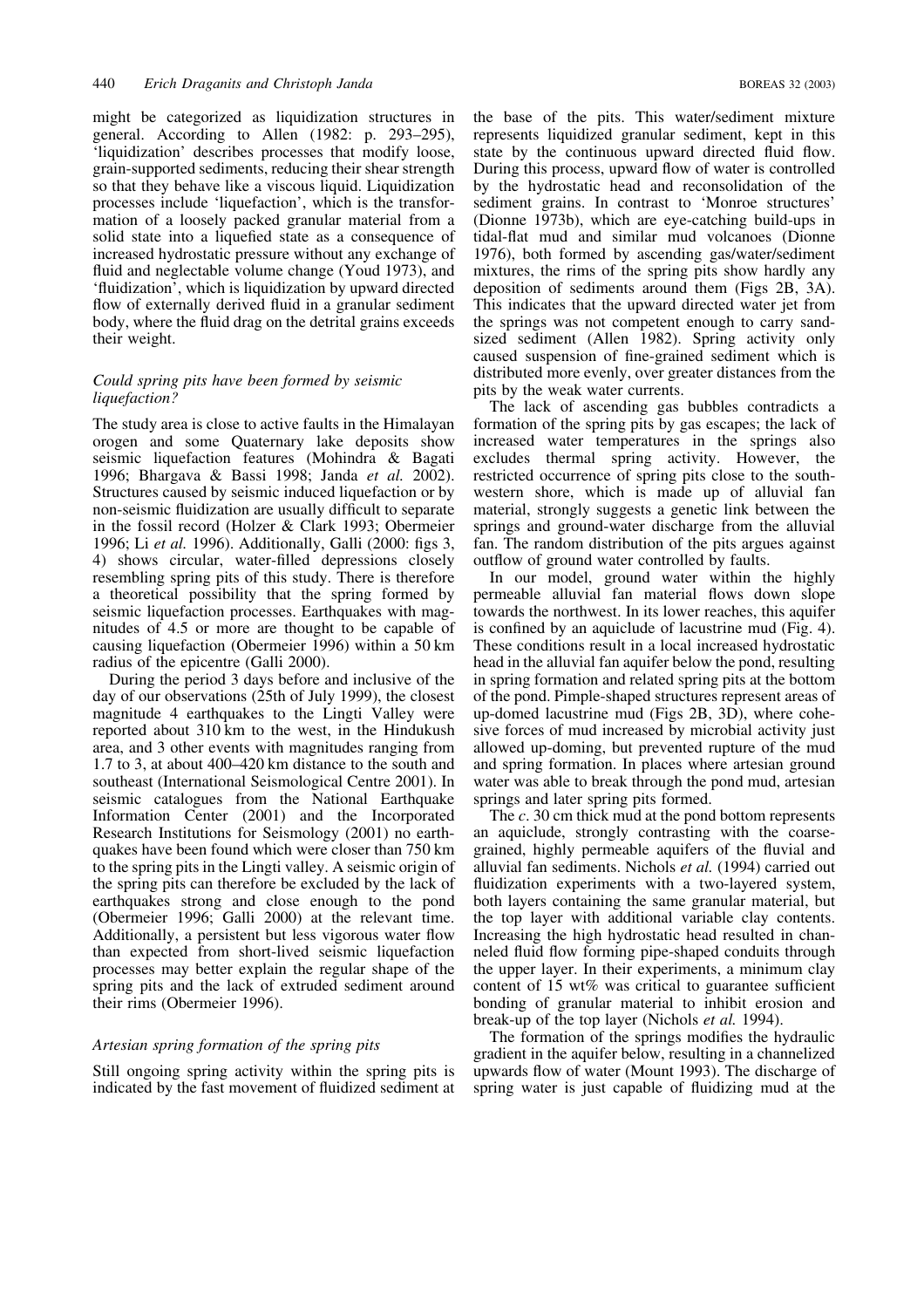bottom of the spring pits, but not strong enough to produce a forceful water jet to move sand-sized sediment upwards and deposit it around the spring. In contrast to processes forming mud volcanoes (e.g. Dionne 1973b, 1976) by extrusion of liquidized material with high sediment/water ratios, upwelling ground water in the Spiti example only caused suspension of fine-grained sediment with low sediment/water ratios which is distributed more evenly, over greater distances from the pits by the weak water currents. Similarly, King & MacLean (1970) describe pockmarks from the Scotian Shelf with sharply defined, steeply sloping rims, without sediment accumulations around the depressions. These processes formed the spring pits by selective outwash of finer grain sizes and possibly by volume loss due to compaction (Best 1989; Draganits *et al.* in press). The longevity of artesian springs and their related structures has been noted by Habermehl (1982) and by Guhman & Pederson (1992).

## *Possible fluidization structures underneath the spring pits*

The subsurface structure of ground-water conduits underneath the spring pits is speculative, but comparison with similar springs may indicate subvertical cylindrical feeder pipes. Vertical, cylindrical structures in sandstone have commonly been attributed to upwelling of ground water (e.g. Hawley & Hart 1934; Gabelman 1955; Dionne 1973a; Gangloff 1974; Deynoux et al. 1990; Dionne & Pérez Alberti 2000; Massari *et al.* 2001; Kaleris *et al.* 2002), although their occurrence together with spring pits has only recently been demonstrated (Draganits *et al.* in press). Guhman & Pederson (1992) suggest cylindrical fluidization pipes up to 10 m in diameter and up to 44 m in depth below active boiling sand springs in Nebraska, whilst Christiansen *et al.* (1982) and Bluemle (1993) described a vertical fluidization pipe, some 50 m in diameter and at least 138 m deep, below the circular Lake Howe in Saskatchewan.

## *Occurrence of spring pits in relation to sedimentary environments*

Most of the cylindrical structures and/or spring pits mentioned in the literature have been found at the transition of marine/limnic/fluviatile and terrestrial environments, where high water saturation occurs and water-table variations are frequent (Quirke 1930; Hawley & Hart 1934; Gabelman 1955; Dionne 1973a; Plint 1983; Deynoux *et al.* 1990; Guhman & Pederson 1992; Massari *et al.* 2001; Draganits *et al.* in press). The subaqueous spring pits, close to the shore of the pond in the Lingti Valley, further strengthen this observation. The existence or lack of small erosion channels leading away from pit centres additionally shows whether the spring pits formed subaqueous (no erosion channel) or

subaerial (erosion channel) (Quirke 1930; Guhman & Pederson 1992; Draganits *et al.* in press). Thus, spring pits may represent a tool for palaeo-environmental interpretation and possibly even for reconstruction of palaeo-ground-water conditions.

### Conclusions

Circular depressions found at the bottom of a Himalayan pond represent spring pits (Quirke 1930) formed by active vertical discharge of ground water from an artesian alluvial fan aquifer, confined by an aquiclude of fine-grained lacustrine sediments. The aquifer is continuously recharged by downslope groundwater flow into the alluvial fan.

The spring pits represent persistent features generated by the regional ground-water flow system and are small-scale analogues of processes in much larger artesian systems (Habermehl 1982; Guhman & Pederson 1992; Christiansen 1982). Any origin of the spring pits from short-lived seismic liquefaction is excluded by the lack of earthquakes, strong and close enough to the area at the relevant time.

Spring pits have commonly been found at the transition of marine/limnic/fluviatile and terrestrial environments, where high water saturation occurs and water table variations are frequent. Thus, spring pits may give indication for palaeo-environmental interpretation of the fossil record.

*Acknowledgements. –* Many thanks to Bernhard Grasemann for his motivation, ideas, patience and support. ED is grateful to Ulli Exner, who shared the challenging fieldwork in the unique Himalayas. We highly appreciate the productive collaboration of Dhiraj Banerjee. Many thanks to Hugh Rice for improving both the content and the style of the article. The work benefited greatly from the reviews by Jean-Claude Dionne and Michael Schlüter. The financial support by *Fonds zur Fo¨rderung der wissenschaftlichen Forschung* (P-14129- Geo) is acknowledged.

## References

- Allen, J. R. L. 1982: *Sedimentary Structures: Their Character and Physical Basis. Developments in Sedimentology, 30B*, 663 pp. Elsevier, Amsterdam.
- Best, J. L. 1989: Fluidization pipes in volcaniclastic mass flows, Volcan Hudson, Southern Chile. *Terra Nova 1*, 203–208.
- Bhargava, O. N. & Bassi, U. K. 1998: Geology of Spiti-Kinnaur, Himachal Himalaya. *Geological Survey of India Memoirs 124*, 1– 210.
- Bluemle, J. P. 1993: Hydrodynamic blowouts in South Dakota. *In* Aber, J. S. (ed.): *Glaciotectonics and Mapping Glacial Deposits.* Proceedings of the INQUA Commission on Formation and Properties of Glacial Deposits, Canadian Plains Research Center, 259–266 pp. University of Regina, Regina.
- Bouwer, H. 1978: *Groundwater Hydrology*. 480 pp. McGraw-Hill, New York.
- Bryan, K. 1919: Classification of springs. *Journal of Geology 27*, 522–561.
- Christiansen, E. A., Gendzwill, D. J. & Meneley, W. A. 1982: Howe